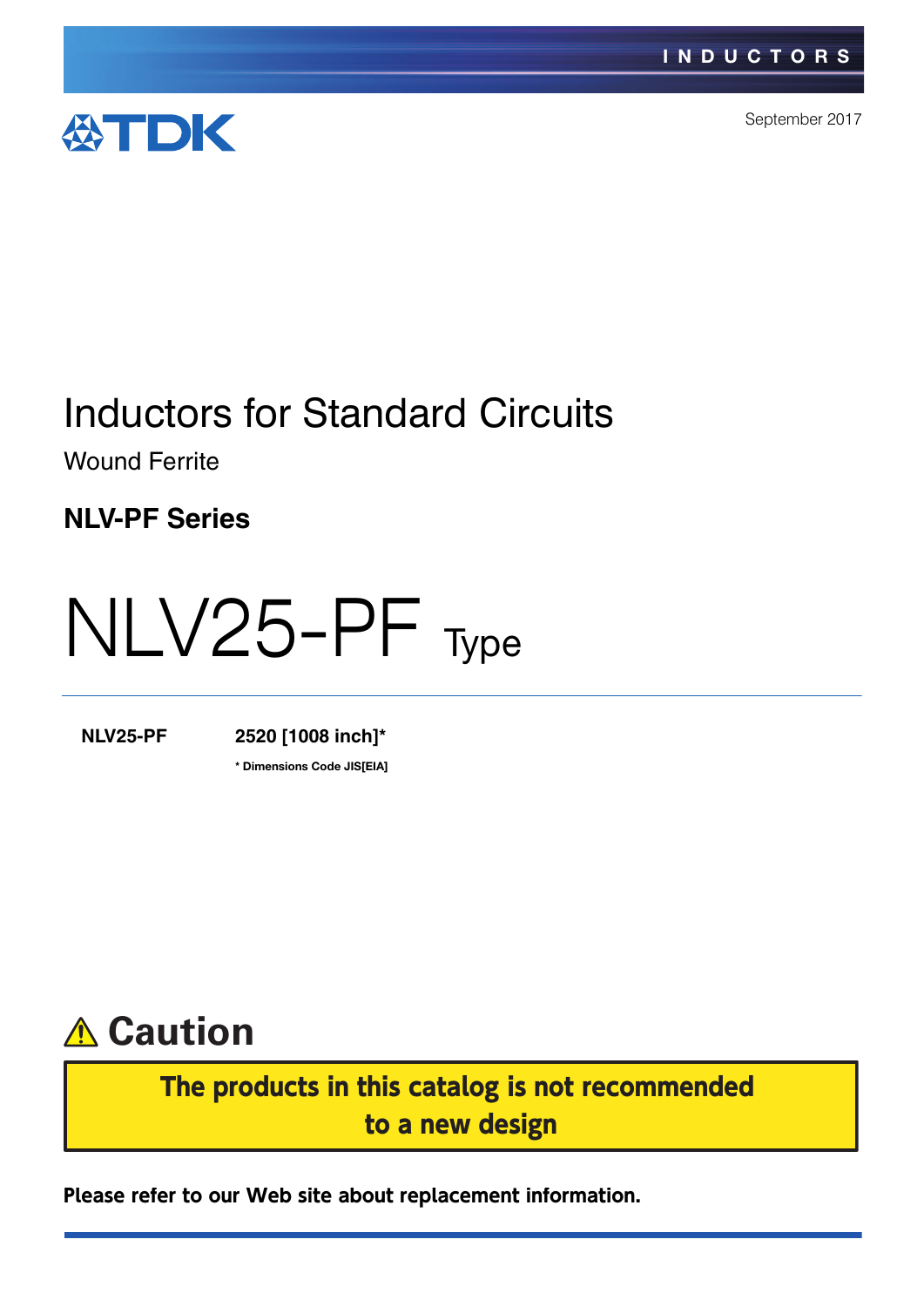### **REMINDERS FOR USING THESE PRODUCTS**

Before using these products, be sure to request the delivery specifications.

### **SAFETY REMINDERS**

Please pay sufficient attention to the warnings for safe designing when using these products.

#### The storage period is less than 6 months. Be sure to follow the storage conditions (Temperature: 5 to 40°C, Humidity: 10 to 75% RH or less). If the storage period elapses, the soldering of the terminal electrodes may deteriorate. Do not use or store in locations where there are conditions such as gas corrosion (salt, acid, alkali, etc.).  $\bigcirc$  Before soldering, be sure to preheat components. The preheating temperature should be set so that the temperature difference between the solder temperature and chip temperature does not exceed 150°C. Soldering corrections after mounting should be within the range of the conditions determined in the specifications. If overheated, a short circuit, performance deterioration, or lifespan shortening may occur.  $\bigcirc$  When embedding a printed circuit board where a chip is mounted to a set, be sure that residual stress is not given to the chip due to the overall distortion of the printed circuit board and partial distortion such as at screw tightening portions. Self heating (temperature increase) occurs when the power is turned ON, so the tolerance should be sufficient for the set thermal design.  $\bigcirc$  Carefully lay out the coil for the circuit board design of the non-magnetic shield type. A malfunction may occur due to magnetic interference.  $\bigcirc$  Use a wrist band to discharge static electricity in your body through the grounding wire. O Do not expose the products to magnets or magnetic fields. Do not use for a purpose outside of the contents regulated in the delivery specifications. The products listed on this catalog are intended for use in general electronic equipment (AV equipment, telecommunications equipment, home appliances, amusement equipment, computer equipment, personal equipment, office equipment, measurement equipment, industrial robots) under a normal operation and use condition. The products are not designed or warranted to meet the requirements of the applications listed below, whose performance and/or quality require a more stringent level of safety or reliability, or whose failure, malfunction or trouble could cause serious damage to society, person or property. If you intend to use the products in the applications listed below or if you have special requirements exceeding the range or conditions set forth in the each catalog, please contact us. (1) Aerospace/Aviation equipment (2) Transportation equipment (cars, electric trains, ships, etc.) (3) Medical equipment (4) Power-generation control equipment (5) Atomic energy-related equipment (6) Seabed equipment (7) Transportation control equipment (8) Public information-processing equipment (9) Military equipment (10) Electric heating apparatus, burning equipment (11) Disaster prevention/crime prevention equipment (12) Safety equipment (13) Other applications that are not considered general-purpose applications When designing your equipment even for general-purpose applications, you are kindly requested to take into consideration securing protection circuit/device or providing backup circuits in your equipment. **REMINDERS**

**ATDK**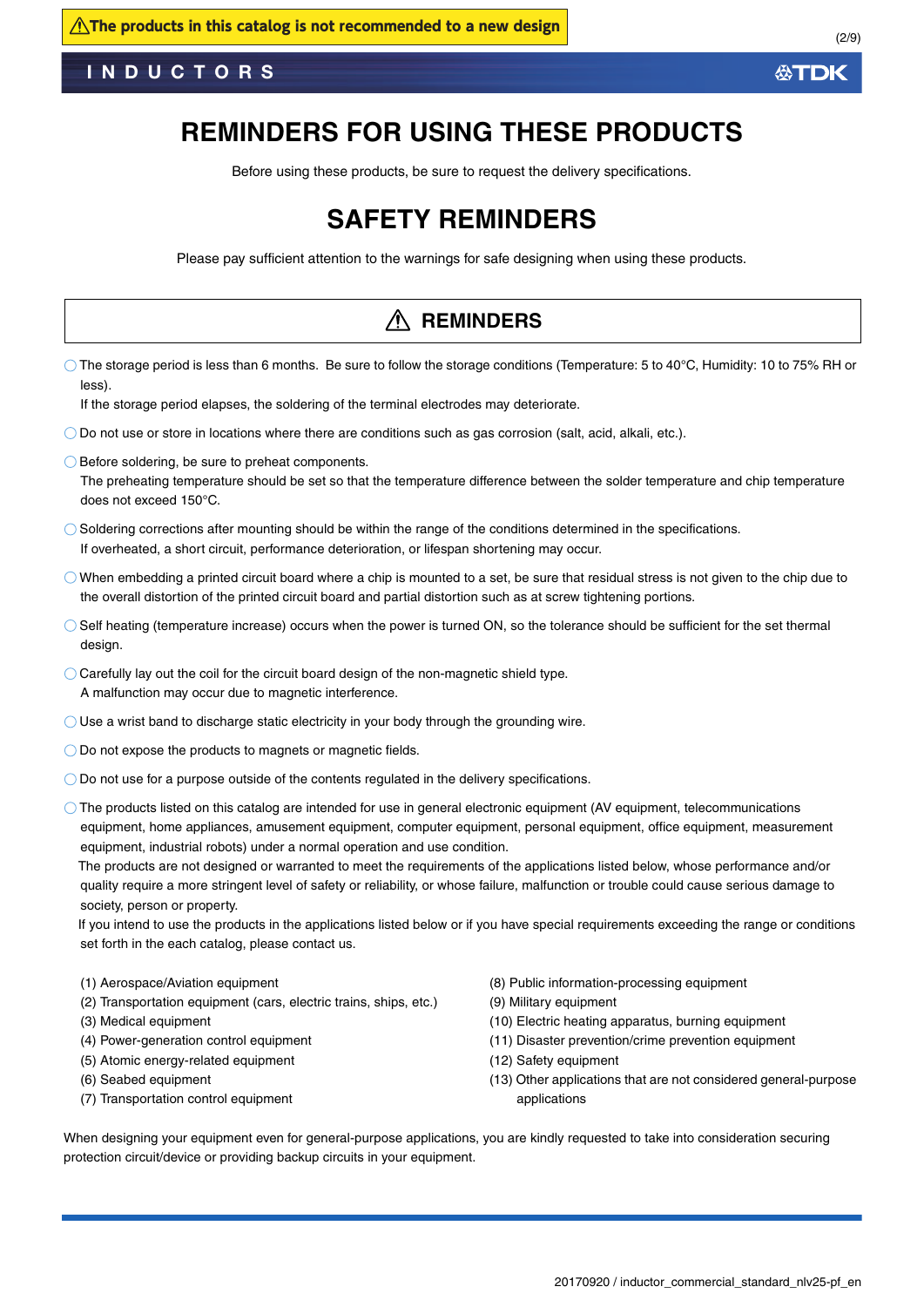# **Inductors for Standard Circuits**

**Wound Ferrite**

**Product compatible with RoHS directive Halogen-free Compatible with lead-free solders**

# **Overview of NLV25-PF Type**

#### **FEATURES**

 $\bigcirc$  Resin mold type wound inductor for standard circuits.

- $\circ$  E-12 Series, wide lineup compatible with J ( $\pm$ 5%) tolerance, can be used for applications that need to meet strict L tolerance such as filter circuits.
- Has excellent inductance temperature characteristics in the operating temperature range.

#### **APPLICATION**

Smart meters, AV equipment, xDSL, electronic devices for communications infrastructure such as mobile base stations, industrial equipment, other

#### **PART NUMBER CONSTRUCTION**



#### **OPERATING TEMPERATURE RANGE, PACKAGE QUANTITY, PRODUCT WEIGHT**

|             |                                    | Temperature range               | Package quantity | Individual weight |
|-------------|------------------------------------|---------------------------------|------------------|-------------------|
| <b>Type</b> | Operating<br>temperature*          | <b>Storage</b><br>temperature** |                  |                   |
|             | (°C)                               | $^{\circ}$ C)                   | (pieces/reel)    | (mq)              |
| NLV25-PF    | $-40$ to $+105$<br>$-40$ to $+105$ |                                 | 2000             | 25                |

Operating temperature range includes self-temperature rise.

The Storage temperature range is for after the circuit board is mounted.

RoHS Directive Compliant Product: See the following for more details.https://product.tdk.com/info/en/environment/rohs/index.html

Halogen-free: Indicates that Cl content is less than 900ppm, Br content is less than 900ppm, and that the total Cl and Br content is less than 1500ppm.

t Please be sure to request delivery specifications that provide further details on the features and specifications of the products for proper and safe use. Please note that the contents may change without any prior notice due to reasons such as upgrading.

∰TDK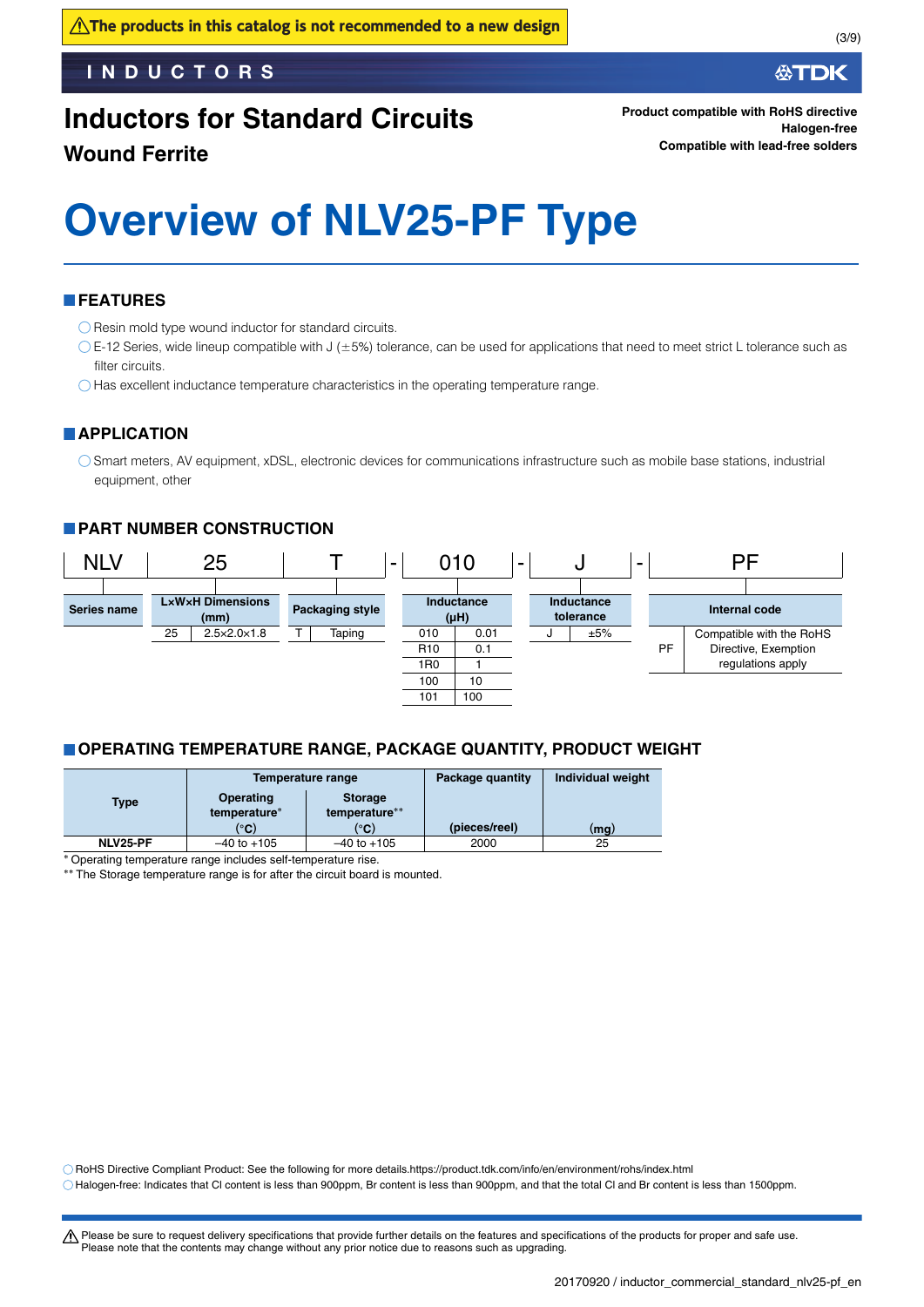# **NLV25-PF Type**

#### **RECOMMENDED REFLOW PROFILE**



t: Time

| Preheating      |       | Soldering   |               | Peak |                 |             |
|-----------------|-------|-------------|---------------|------|-----------------|-------------|
| Temp.           |       | <b>Time</b> | Time<br>Temp. |      | Temp.           | <b>Time</b> |
| T1              |       |             | Τ3            |      |                 |             |
| $150^{\circ}$ C | 180°C | 90 to 120s  | 230°C         | 40s  | $255^{\circ}$ C | 10s max.    |

Please be sure to request delivery specifications that provide further details on the features and specifications of the products for proper and safe use.<br>Please note that the contents may change without any prior notice d

**公TDK**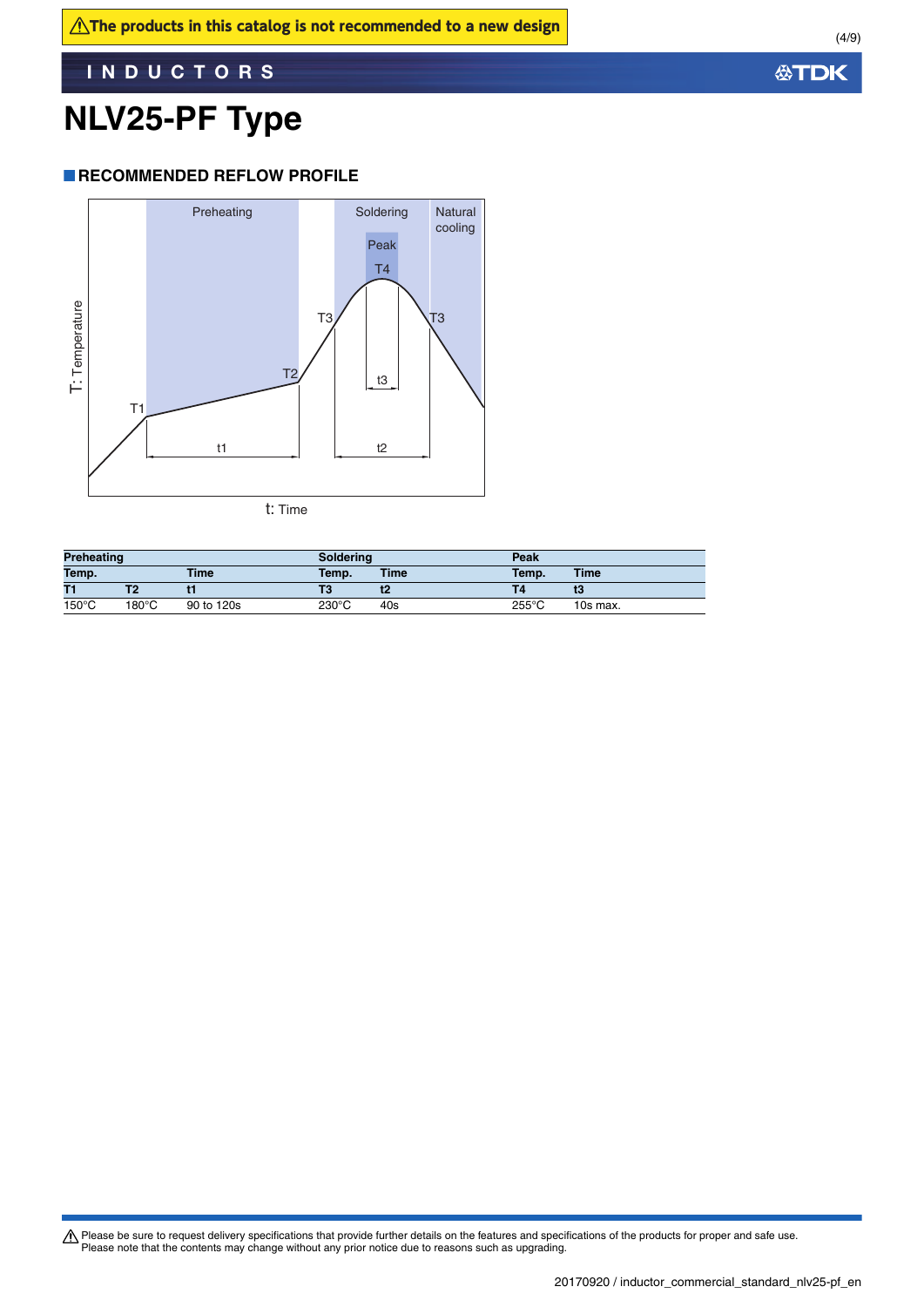### **NLV25-PF Type**

#### **SHAPE & DIMENSIONS**





Dimensions in mm

#### **RECOMMENDED LAND PATTERN**



Please be sure to request delivery specifications that provide further details on the features and specifications of the products for proper and safe use.<br>Please note that the contents may change without any prior notice d

**公TDK**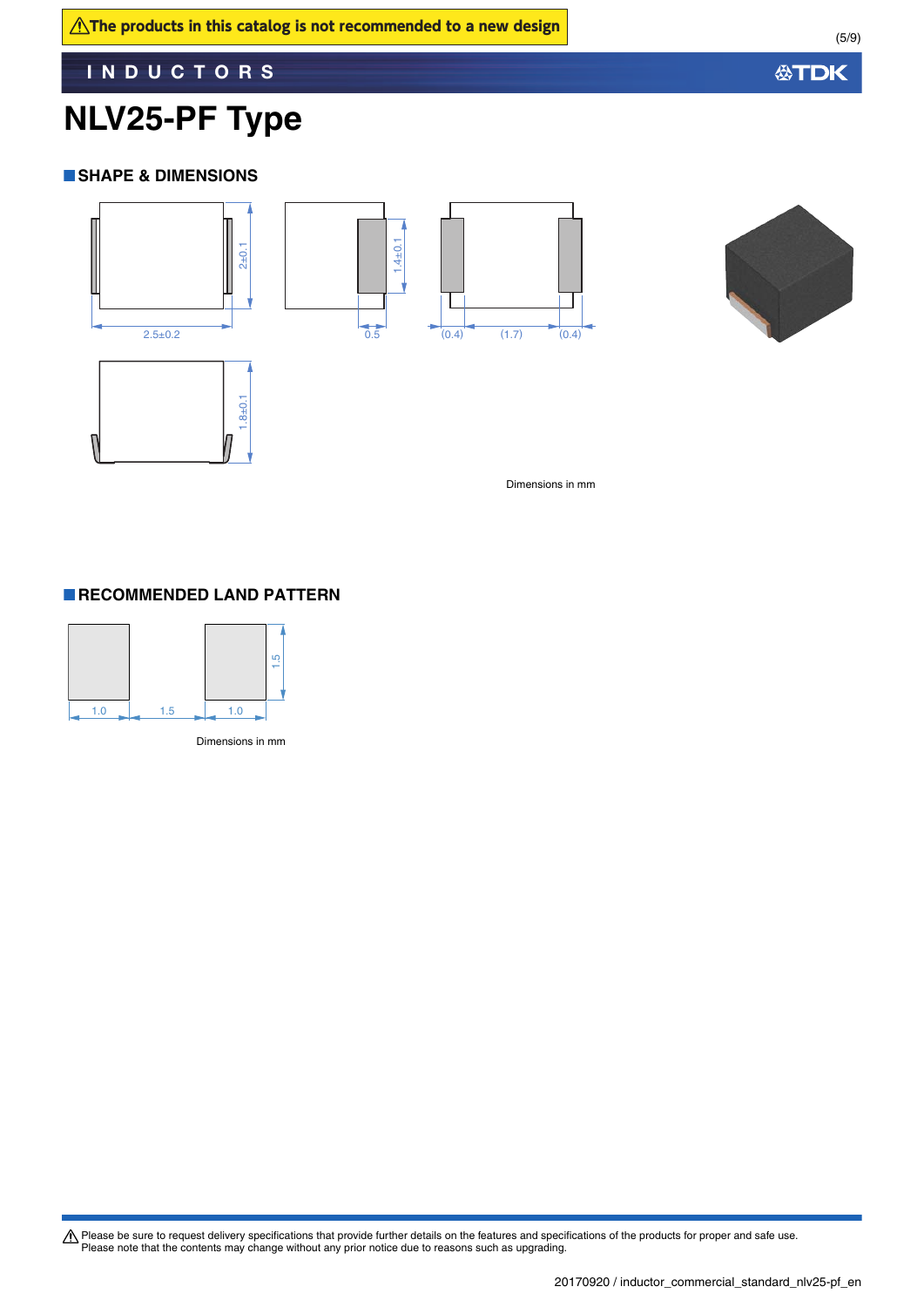# **NLV25-PF Type**

#### **ELECTRICAL CHARACTERISTICS**

#### **CHARACTERISTICS SPECIFICATION TABLE**

|                  |                  | $\mathbf Q$     | L, Q measuring<br>frequency | Self-resonant<br>frequency | <b>DC</b> resistance | Rated current*    | Part No.              |
|------------------|------------------|-----------------|-----------------------------|----------------------------|----------------------|-------------------|-----------------------|
| (µH)             | <b>Tolerance</b> | min.            | (MHz)                       | (MHz)min.                  | $(\Omega)$ max.      | (mA)max.          |                       |
| 0.01             | ±5%              | 15              | 100                         | 2150                       | 0.26                 | 530               | NLV25T-010J-PF        |
| 0.012            | ±5%              | 15              | 100                         | 2050                       | 0.27                 | 500               | NLV25T-012J-PF        |
| 0.015            | ±5%              | 15              | 100                         | 2000                       | 0.29                 | 480               | NLV25T-015J-PF        |
| 0.018            | ±5%              | 15              | 100                         | 1850                       | 0.31                 | 450               | NLV25T-018J-PF        |
| 0.022            | ±5%              | 15              | 100                         | 1650                       | 0.37                 | 420               | NLV25T-022J-PF        |
| 0.027            | ±5%              | 15              | 100                         | 1550                       | 0.4                  | 410               | NLV25T-027J-PF        |
| 0.033            | ±5%              | 20              | 100                         | 1450                       | 0.42                 | 400               | NLV25T-033J-PF        |
| 0.039            | ±5%              | 20              | 100                         | 1350                       | 0.45                 | 380               | NLV25T-039J-PF        |
| 0.047            | ±5%              | $\overline{20}$ | 100                         | 1200                       | 0.5                  | 360               | NLV25T-047J-PF        |
| 0.056            | ±5%              | 20              | 100                         | 1100                       | 0.6                  | 340               | NLV25T-056J-PF        |
| 0.068            | ±5%              | 20              | 100                         | 1050                       | 0.65                 | 320               | NLV25T-068J-PF        |
| 0.082            | ±5%              | $\overline{20}$ | 100                         | 900                        | 0.75                 | 300               | NLV25T-082J-PF        |
| 0.1              | ±5%              | 20              | 100                         | 800                        | 0.8                  | 280               | NLV25T-R10J-PF        |
| 0.12             | ±5%              | 30              | 25.2                        | 700                        | 0.3                  | 550               | NLV25T-R12J-PF        |
| 0.15             | ±5%              | 30              | 25.2                        | 550                        | 0.35                 | 500               | NLV25T-R15J-PF        |
| 0.18             | ±5%              | $\overline{30}$ | 25.2                        | 500                        | 0.4                  | 460               | NLV25T-R18J-PF        |
| 0.22             | ±5%              | $\overline{30}$ | 25.2                        | 450                        | 0.5                  | 430               | NLV25T-R22J-PF        |
| 0.27             | ±5%              | 30              | 25.2                        | 425                        | 0.55                 | 420               | NLV25T-R27J-PF        |
| 0.33             | ±5%              | 30              | 25.2                        | 400                        | 0.6                  | 400               | NLV25T-R33J-PF        |
| 0.39             | ±5%              | 30              | 25.2                        | 375                        | 0.65                 | 375               | NLV25T-R39J-PF        |
| 0.47             | ±5%              | 30              | 25.2                        | 350                        | 0.68                 | 350               | NLV25T-R47J-PF        |
| 0.56             | ±5%              | 30              | 25.2                        | 325                        | 0.75                 | 325               | NLV25T-R56J-PF        |
| 0.68             | ±5%              | 30              | 25.2                        | 300                        | 0.85                 | 300               | NLV25T-R68J-PF        |
| 0.82             | $\pm 5\%$        | $\overline{30}$ | 25.2                        | 260                        | $\mathbf{1}$         | 260               | NLV25T-R82J-PF        |
| 1                | $\pm 5\%$        | $\overline{30}$ | 7.96                        | $\overline{245}$           | 1.1                  | $\overline{245}$  | NLV25T-1R0J-PF        |
| 1.2              | ±5%              | $\overline{30}$ | 7.96                        | 230                        | 1.2                  | 230               | NLV25T-1R2J-PF        |
| 1.5              | ±5%              | $\overline{30}$ | 7.96                        | 182                        | 1.3                  | 220               | NLV25T-1R5J-PF        |
| 1.8              | ±5%              | 30              | 7.96                        | 135                        | 1.45                 | 210               | NLV25T-1R8J-PF        |
| $\overline{2.2}$ | ±5%              | 30              | 7.96                        | 105                        | 1.55                 | 200               | NLV25T-2R2J-PF        |
| 2.7              | ±5%              | 30              | 7.96                        | 70                         | 1.7                  | 195               | NLV25T-2R7J-PF        |
| 3.3              | ±5%              | 30              | 7.96                        | 55                         | 1.9                  | 185               | NLV25T-3R3J-PF        |
| 3.9              | $\pm 5\%$        | 30              | 7.96                        | 48                         | 2.1                  | 180               | NLV25T-3R9J-PF        |
| 4.7              | ±5%              | 30              | 7.96                        | 43                         | 2.3                  | 175               | NLV25T-4R7J-PF        |
| 5.6              | ±5%              | $\overline{25}$ | 7.96                        | 42                         | 2.5                  | 170               | NLV25T-5R6J-PF        |
| 6.8              | ±5%              | $\overline{25}$ | 7.96                        | 39                         | 2.7                  | 165               | NLV25T-6R8J-PF        |
| 8.2              | ±5%              | $\overline{25}$ | 7.96                        | $\overline{36}$            | 3.05                 | 160               | NLV25T-8R2J-PF        |
| 10               | ±5%              | 25              | 2.52                        | 33                         | 3.5                  | 155               | NLV25T-100J-PF        |
| 12               | ±5%              | 25              | 2.52                        | 30                         | 3.8                  | 150               | <b>NLV25T-120J-PF</b> |
| 15               | ±5%              | 25              | 2.52                        | 26                         | 4.4                  | 140               | NLV25T-150J-PF        |
| 18               | ±5%              | 25              | 2.52                        | 24                         | 4.8                  | 130               | NLV25T-180J-PF        |
| 22               | ±5%              | 25              | 2.52                        | $\overline{22}$            | 5.5                  | 125               | NLV25T-220J-PF        |
| 27               | ±5%              | $\overline{25}$ | 2.52                        | $\overline{21}$            | 6.3                  | $\frac{115}{115}$ | NLV25T-270J-PF        |
| 33               | ±5%              | 25              | 2.52                        | 20                         | 7.1                  | 110               | NLV25T-330J-PF        |
| 39               | ±5%              | $\overline{20}$ | 2.52                        | 18                         | 9.5                  | 90                | NLV25T-390J-PF        |
| 47               | ±5%              | 20              | 2.52                        | 17                         | 11.1                 | 80                | NLV25T-470J-PF        |
| 56               | ±5%              | 20              | 2.52                        | 16                         | 12.1                 | 75                | NLV25T-560J-PF        |
| 68               | ±5%              | 20              | 2.52                        | 15                         | 16.6                 | 70                | <b>NLV25T-680J-PF</b> |
| 82               | ±5%              | 20              | 2.52                        | 13                         | 19                   | 66                | NLV25T-820J-PF        |
| 100              | ±5%              | 15              | 0.796                       | 12                         | 21                   | 60                | NLV25T-101J-PF        |
|                  |                  |                 |                             |                            |                      |                   |                       |

\* Rated current: smaller value of either Idc1 or Idc2.

Idc1: When based on the inductance change rate (10% below the initial L value)

Idc2: When based on the temperature increase (Temperature increase of 20°C by self heating)

○ Measurement equipment

| Measurement item        | Product No.         | Manufacturer          |  |  |
|-------------------------|---------------------|-----------------------|--|--|
|                         |                     |                       |  |  |
|                         | 4191A+16092A        |                       |  |  |
| L.Q                     | 4194A+16085A+16093B | Keysight Technologies |  |  |
| Self-resonant frequency | 8753C               | Keysight Technologies |  |  |
| DC resistance           | VP-2941A            | Panasonic             |  |  |
|                         |                     |                       |  |  |

\* Equivalent measurement equipment may be used.

**公TDK** 

Please be sure to request delivery specifications that provide further details on the features and specifications of the products for proper and safe use.<br>Please note that the contents may change without any prior notice d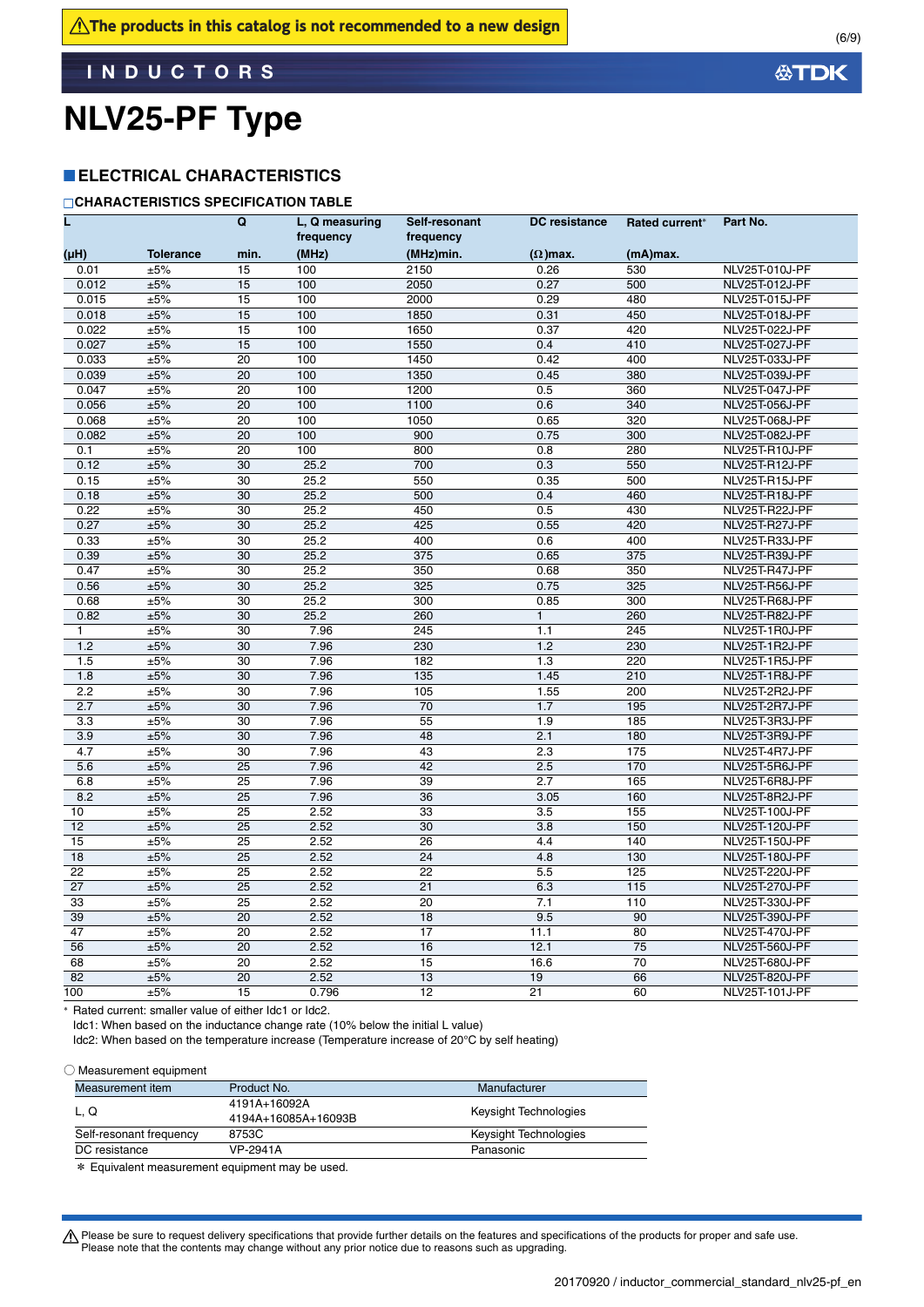# **NLV25-PF Type**

#### **ELECTRICAL CHARACTERISTICS**

#### **L FREQUENCY CHARACTERISTICS GRAPH**



| Product No. | Manufacturer          |
|-------------|-----------------------|
| 4291A       | Keysight Technologies |
| 4294A       | Keysight Technologies |
|             |                       |

\* Equivalent measurement equipment may be used.

Please be sure to request delivery specifications that provide further details on the features and specifications of the products for proper and safe use.<br>Please note that the contents may change without any prior notice d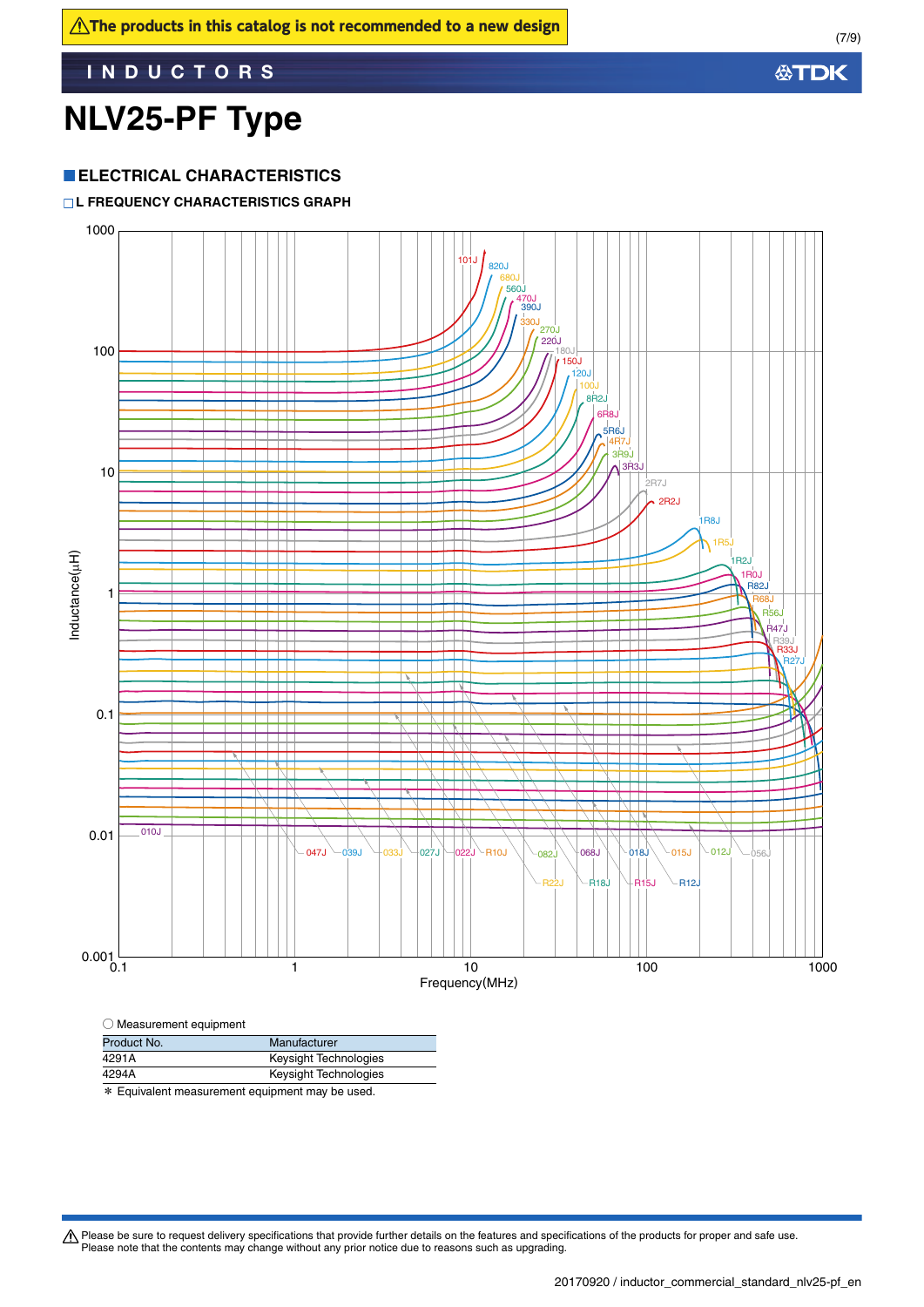# **NLV25-PF Type**

#### **ELECTRICAL CHARACTERISTICS**

#### **Q FREQUENCY CHARACTERISTICS GRAPH**

![](_page_7_Figure_5.jpeg)

| $\bigcirc$ Measurement equipment |  |
|----------------------------------|--|
|----------------------------------|--|

| Product No. | Manufacturer                                                            |
|-------------|-------------------------------------------------------------------------|
| 4291A       | Keysight Technologies                                                   |
| 4294A       | Keysight Technologies                                                   |
|             | stell march on langt page and constant and constant page in law constal |

\* Equivalent measurement equipment may be used.

Please be sure to request delivery specifications that provide further details on the features and specifications of the products for proper and safe use.<br>Please note that the contents may change without any prior notice d

**公TDK**